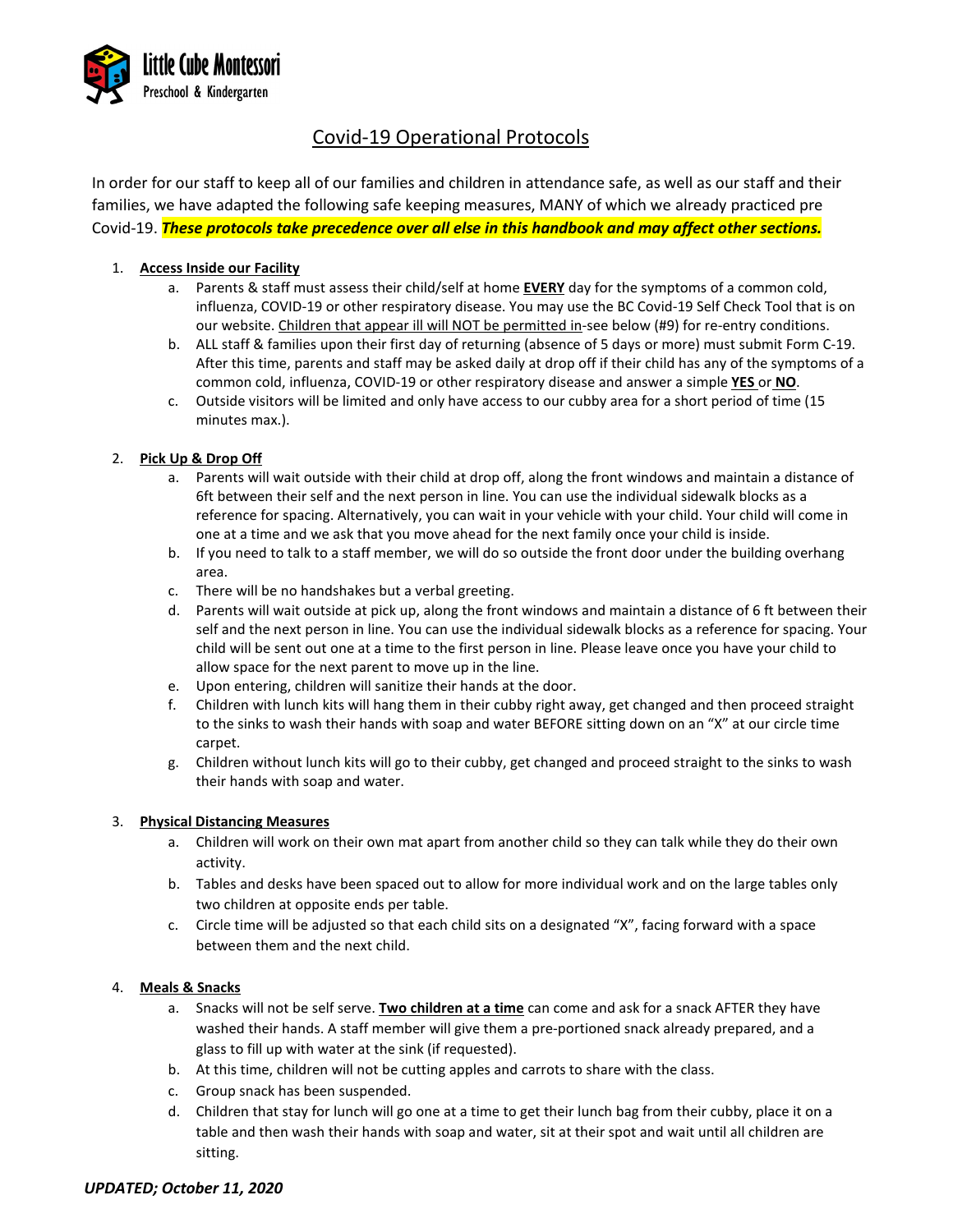

## 5. **Hand Hygiene**

Children & staff will wash their hands when:

- a. Arriving
- b. Before and after lunch
- c. Before and after a snack
- d. After using the washroom or assisting someone in the washroom
- e. After coughing or sneezing by mistake into their hands
- f. After contact with any bodily fluid
- g. After using and throwing into the garbage a tissue
- h. After handling one of our guinea pigs
- i. Coming back in from the playground
- j. Before leaving

#### 6. **Absences & Travel**

If your child will be missing school for *ANY REASON*, please call, text or email the preschool as to what the reason is; sick, appointment, family emergency, slept in etc.

If your family will be away for more than 5 days, or we are closed for more than 5 days, a *NEW* COVID-19 RETURN FORM *MUST* **be completed** and brought in on your child's first day back to preschool.

#### 7. **Cleaning & Disinfecting**

- a. Extra sanitizing of frequently touched/used surfaces during the day will take place as needed.
- b. Lunch surfaces will be cleaned BEFORE and AFTER lunchtime.
- c. At the end of each day all tabletops and chairs, bathroom surfaces and front sinks will be sprayed with a hydrogen peroxide solution.
- d. Garbage containers will be emptied at the end of each day.
- e. Any object that a child may put into their mouth will be cleaned immediately with disinfecting wipes.

## 8. **Child Develops Symptoms at School**

- a. Your child will be settled into our reading corner which is for 1 child at a time ONLY.
- b. Staff will call you to pick them up immediately. If you or your spouse cannot be reached, we will contact your local emergency contact to pick up your child.
- c. Your child will be attended to and watched until you pick them up.
- d. Once your child is picked up, we will disinfect our reading corner, remove all books, clean any areas your child was in and wash our hands.

## 9. **Return to School** *(taken from the BCCDC Sept.25 update)*

Staying home when sick is one of the most important ways to reduce the spread of communicable diseases, including COVID-19. Therefore, it is important for anyone who is sick to stay home.

Staff or children who are experiencing symptoms of a previously diagnosed health condition do not need to stay home and do not need a doctor's note to attend our facility.

If a member of your household develops new symptoms of illness, asymptomatic staff and children may still attend.

If a household member tests positive for COVID-19, public health will advise on self-isolation and when they may return.